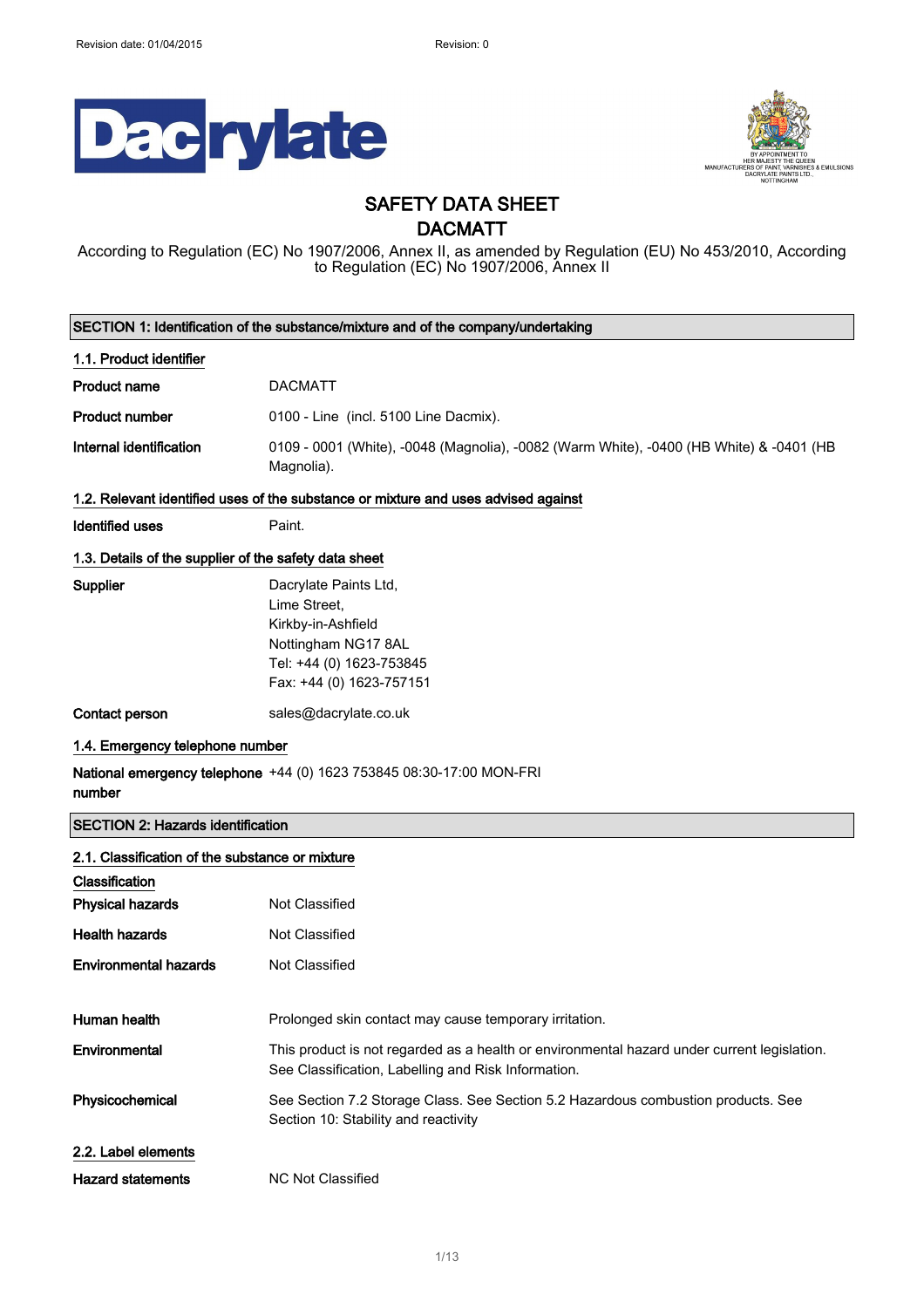| <b>Precautionary statements</b> | P101 If medical advice is needed, have product container or label at hand.<br>P102 Keep out of reach of children.<br>P261 Avoid breathing gas, fume, vapours or spray.<br>P301+P310 IF SWALLOWED: Immediately call a POISON CENTER/doctor.<br>P302+P352 IF ON SKIN: Wash with plenty of water.<br>P304+P340 IF INHALED: Remove person to fresh air and keep comfortable for breathing.<br>P305+P351+P338 IF IN EYES: Rinse cautiously with water for several minutes. Remove<br>contact lenses, if present and easy to do. Continue rinsing.<br>P332+P313 If skin irritation occurs: Get medical advice/attention.<br>P410+P403 Protect from sunlight. Store in a well-ventilated place.<br>P501 Dispose of contents/container in accordance with national regulations. |
|---------------------------------|-------------------------------------------------------------------------------------------------------------------------------------------------------------------------------------------------------------------------------------------------------------------------------------------------------------------------------------------------------------------------------------------------------------------------------------------------------------------------------------------------------------------------------------------------------------------------------------------------------------------------------------------------------------------------------------------------------------------------------------------------------------------------|
| Supplemental label              | EUH 208 Contains 5-chloro-2-methyl-4-iso-thiazolin-3-one and 2-methyl-2H-isothiazol-3-one.                                                                                                                                                                                                                                                                                                                                                                                                                                                                                                                                                                                                                                                                              |
| information                     | May produce an allergic reaction.                                                                                                                                                                                                                                                                                                                                                                                                                                                                                                                                                                                                                                                                                                                                       |

### 2.3. Other hazards

This product does not contain any substances classified as PBT or vPvB.

# SECTION 3: Composition/information on ingredients

### 3.2. Mixtures

| <b>ETHANEDIOL</b>                                                                                                                                        |                                                                              | 1% |
|----------------------------------------------------------------------------------------------------------------------------------------------------------|------------------------------------------------------------------------------|----|
| CAS number: 107-21-1                                                                                                                                     | EC number: 203-473-3                                                         |    |
| Classification<br>Acute Tox. 4 - H302<br><b>STOT RE 2 - H373</b>                                                                                         | Classification (67/548/EEC or 1999/45/EC)<br>Xn; R22                         |    |
| 2-AMINO-2-METHYLPROPANOL                                                                                                                                 |                                                                              | 1% |
| CAS number: 124-68-5                                                                                                                                     | EC number: 204-709-8                                                         |    |
| Classification<br>Skin Irrit. 2 - H315<br>Eye Irrit. 2 - H319<br>Aquatic Chronic 3 - H412                                                                | Classification (67/548/EEC or 1999/45/EC)<br>Xi;R36/38 R52/53                |    |
| <b>CHLOROMETHYLISOTHIAZOLINONE</b>                                                                                                                       |                                                                              | 1% |
| CAS number: 26172-55-4                                                                                                                                   | EC number: 247-500-7                                                         |    |
| M factor (Acute) = $10$                                                                                                                                  |                                                                              |    |
| Classification<br>Acute Tox. 3 - H301<br>Skin Corr. 1A - H314<br>Eye Dam. 1 - H318<br>Skin Sens. 1A - H317<br>STOT SE 3 - H335<br>Aquatic Acute 1 - H400 | Classification (67/548/EEC or 1999/45/EC)<br>T;R23/24/25. C;R34. N;R50. R43. |    |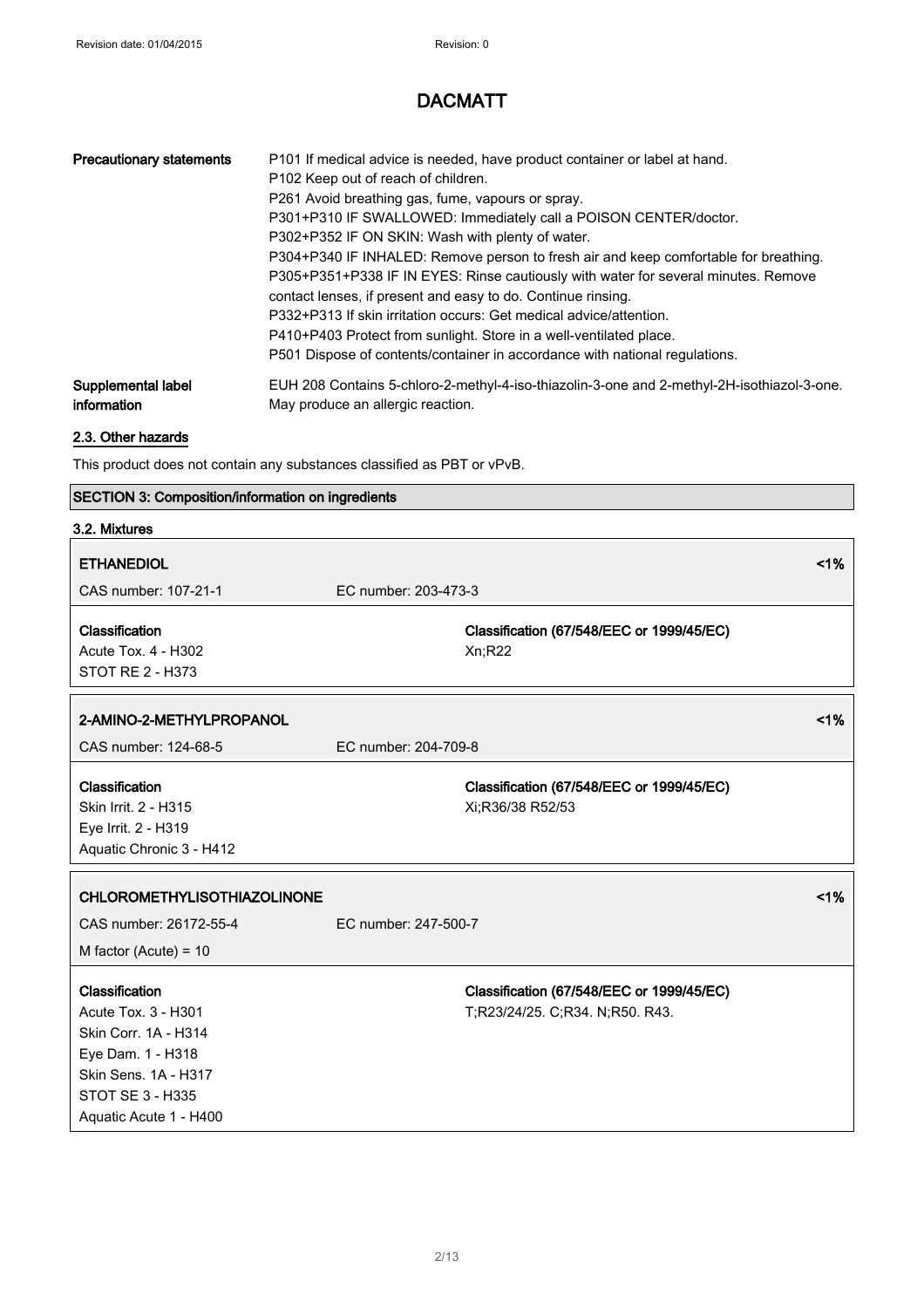| <b>METHYLISOTHIAZOLINONE</b><br>CAS number: 2682-20-4                                                                                                          | 1%<br>EC number: 220-239-6                                                                                                                                                                                                                                                                                                                                                                                         |  |
|----------------------------------------------------------------------------------------------------------------------------------------------------------------|--------------------------------------------------------------------------------------------------------------------------------------------------------------------------------------------------------------------------------------------------------------------------------------------------------------------------------------------------------------------------------------------------------------------|--|
| M factor (Acute) = $10$                                                                                                                                        |                                                                                                                                                                                                                                                                                                                                                                                                                    |  |
| Classification<br>Acute Tox. 3 - H301<br>Skin Corr. 1A - H314<br>Eye Dam. 1 - H318<br><b>Skin Sens. 1 - H317</b><br>STOT SE 3 - H335<br>Aquatic Acute 1 - H400 | Classification (67/548/EEC or 1999/45/EC)<br>T;R23/24/25. C;R34. N;R50. R43.                                                                                                                                                                                                                                                                                                                                       |  |
|                                                                                                                                                                | The Full Text for all R-Phrases and Hazard Statements are Displayed in Section 16.                                                                                                                                                                                                                                                                                                                                 |  |
| <b>Composition comments</b>                                                                                                                                    | This product contains a preservative (see Section 3). May cause an allergic reaction and may<br>be harmful to the environment (see Section 12).                                                                                                                                                                                                                                                                    |  |
| <b>SECTION 4: First aid measures</b>                                                                                                                           |                                                                                                                                                                                                                                                                                                                                                                                                                    |  |
| 4.1. Description of first aid measures                                                                                                                         |                                                                                                                                                                                                                                                                                                                                                                                                                    |  |
| <b>General information</b>                                                                                                                                     | The severity of the symptoms described will vary depending on the concentration and the<br>length of exposure. Move affected person to fresh air and keep warm and at rest in a position<br>comfortable for breathing.                                                                                                                                                                                             |  |
| Inhalation                                                                                                                                                     | Get medical attention. Place unconscious person on their side in the recovery position and<br>ensure breathing can take place. Move affected person to fresh air and keep warm and at rest<br>in a position comfortable for breathing. Get medical attention. Symptoms of lung oedema<br>(shortness of breath) may develop up to 24 hours after exposure. Show this Safety Data<br>Sheet to the medical personnel. |  |
| Ingestion                                                                                                                                                      | Remove affected person from source of contamination. Rinse mouth thoroughly with water.<br>Give plenty of water to drink. DO NOT induce vomiting. Get medical attention immediately.                                                                                                                                                                                                                               |  |
| <b>Skin contact</b>                                                                                                                                            | Wash skin thoroughly with soap and water. Get medical attention promptly if symptoms occur<br>after washing. Use barrier creams to prevent skin contact. Remove contaminated clothing and<br>rinse skin thoroughly with water.                                                                                                                                                                                     |  |
| Eye contact                                                                                                                                                    | Rinse immediately with plenty of water. Remove any contact lenses and open eyelids wide<br>apart. Continue to rinse for at least 15 minutes. Get medical attention if irritation persists after<br>washing. Show this Safety Data Sheet to the medical personnel.                                                                                                                                                  |  |
| <b>Protection of first aiders</b>                                                                                                                              | First aid personnel should wear appropriate protective equipment during any rescue. In case<br>of insufficient ventilation, wear suitable respiratory equipment.                                                                                                                                                                                                                                                   |  |
|                                                                                                                                                                | 4.2. Most important symptoms and effects, both acute and delayed                                                                                                                                                                                                                                                                                                                                                   |  |
| <b>General information</b>                                                                                                                                     | The severity of the symptoms described will vary dependent on the concentration and the<br>length of exposure.                                                                                                                                                                                                                                                                                                     |  |
| Inhalation                                                                                                                                                     | Harmful if inhaled Vapours may cause headache, fatigue, dizziness and nausea.                                                                                                                                                                                                                                                                                                                                      |  |

Ingestion **Harmful if swallowed. May cause nausea**, stomach paint and vomiting.

Skin contact Skin irritation. May cause sensitisation or allergic reactions in sensitive individuals.

Eye contact May cause severe eye irritation.

4.3. Indication of any immediate medical attention and special treatment needed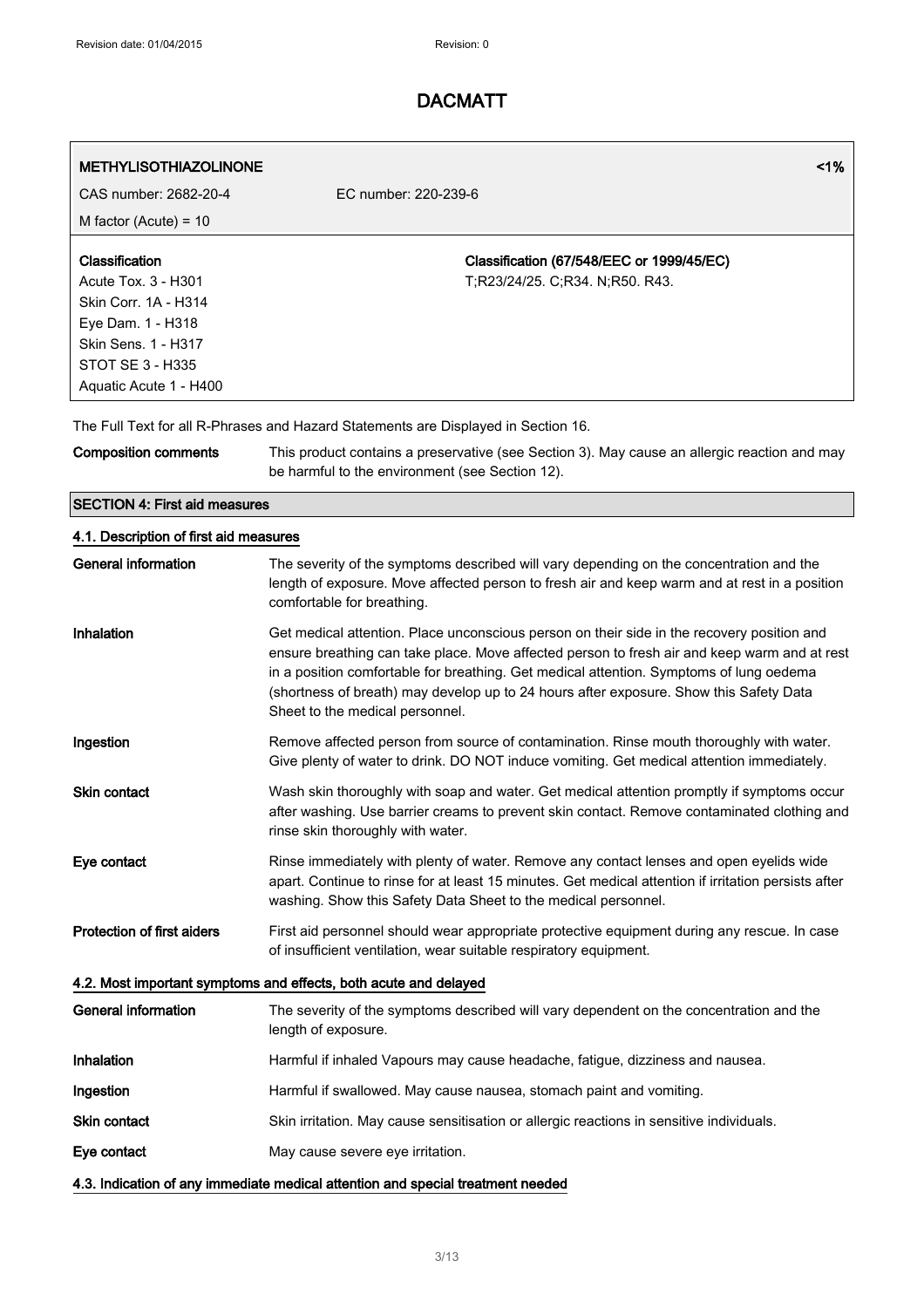| Notes for the doctor                                       | No specific recommendation given, but first aid may still be required in case of accidental<br>exposure, inhalation or ingestion of this chemical. If in doubt, GET MEDICAL ATTENTION<br>PROMPTLY! In case of inhalation of decomposition products in a fire, symptoms may be<br>delayed. The exposed person may need to be kept under medical surveillance for 48 hours.                                                                                                                                                                                                                                                                                                                                                                                      |  |  |  |
|------------------------------------------------------------|----------------------------------------------------------------------------------------------------------------------------------------------------------------------------------------------------------------------------------------------------------------------------------------------------------------------------------------------------------------------------------------------------------------------------------------------------------------------------------------------------------------------------------------------------------------------------------------------------------------------------------------------------------------------------------------------------------------------------------------------------------------|--|--|--|
|                                                            | <b>SECTION 5: Firefighting measures</b>                                                                                                                                                                                                                                                                                                                                                                                                                                                                                                                                                                                                                                                                                                                        |  |  |  |
| 5.1. Extinguishing media                                   |                                                                                                                                                                                                                                                                                                                                                                                                                                                                                                                                                                                                                                                                                                                                                                |  |  |  |
| Suitable extinguishing media                               | Use fire-extinguishing media suitable for the surrounding fire. Extinguish with foam, carbon<br>dioxide or dry powder.                                                                                                                                                                                                                                                                                                                                                                                                                                                                                                                                                                                                                                         |  |  |  |
| Unsuitable extinguishing<br>media                          | Do not use water jet as an extinguisher, as this will spread the fire.                                                                                                                                                                                                                                                                                                                                                                                                                                                                                                                                                                                                                                                                                         |  |  |  |
| 5.2. Special hazards arising from the substance or mixture |                                                                                                                                                                                                                                                                                                                                                                                                                                                                                                                                                                                                                                                                                                                                                                |  |  |  |
| Specific hazards                                           | The pressure in sealed containers can increase under the action of heat. The material will not<br>support combustion unless the water has evaporated.                                                                                                                                                                                                                                                                                                                                                                                                                                                                                                                                                                                                          |  |  |  |
| <b>Hazardous combustion</b><br>products                    | In case of fire, toxic gases (CO, CO2, NOx) may be formed. Acrid smoke or fumes. Other<br>pyrolysis products typical of burning an organic material. Harmful gases or vapours.<br>Protection against nuisance dust must be used when the airborne concentration exceeds 10<br>mg/m3. In the event of a fire and/or explosion, do not breathe fumes.                                                                                                                                                                                                                                                                                                                                                                                                            |  |  |  |
| 5.3. Advice for firefighters                               |                                                                                                                                                                                                                                                                                                                                                                                                                                                                                                                                                                                                                                                                                                                                                                |  |  |  |
| Protective actions during<br>firefighting                  | Keep up-wind to avoid fumes. Promptly isolate the scene by removing all persons from the<br>vicinity of the incident if there is a fire. Containers close to fire should be removed or cooled<br>with water. If risk of water pollution occurs, notify appropriate authorities. Promptly isolate the<br>scene by removing all persons from the vicinity of the incident if there is a fire. No action shall<br>be taken without appropriate training or involving any personal risk.                                                                                                                                                                                                                                                                           |  |  |  |
| Special protective equipment<br>for firefighters           | Wear positive-pressure self-contained breathing apparatus (SCBA) and appropriate protective<br>clothing.                                                                                                                                                                                                                                                                                                                                                                                                                                                                                                                                                                                                                                                       |  |  |  |
| <b>SECTION 6: Accidental release measures</b>              |                                                                                                                                                                                                                                                                                                                                                                                                                                                                                                                                                                                                                                                                                                                                                                |  |  |  |
|                                                            | 6.1. Personal precautions, protective equipment and emergency procedures                                                                                                                                                                                                                                                                                                                                                                                                                                                                                                                                                                                                                                                                                       |  |  |  |
| <b>Personal precautions</b>                                | Wear protective clothing as described in Section 8 of this safety data sheet. Do not handle<br>broken packages without protective equipment. Provide adequate ventilation. If ventilation is<br>inadequate, suitable respiratory protection must be worn. Where anti slip aggregates,<br>powders or similar are added/post added to a paint, the potential for the generation of<br>respirable dust during handling and use can occur. In such cases, occupational exposures to<br>respirable dust should be monitored and controlled. In the case of exposure to prolonged or<br>high levels of air borne dust, wear a personal respirator in compliance with national legislation.<br>No smoking, sparks, flames or other sources of ignition near spillage. |  |  |  |
|                                                            | For non-emergency personnel Do not touch or walk through spilt material. Avoid breathing vapour or mist. Provide adequate<br>ventilation. Wear suitable respirator when ventilation is inadequate. Put on appropriate<br>personal protective equipment. No action shall be taken involving any personal risk or without<br>suitable training. Evacuate surrounding areas. Keep unnecessary and unprotected personnel<br>from entering.                                                                                                                                                                                                                                                                                                                         |  |  |  |
| For emergency responders                                   | If specialised clothing is required to deal with the spillage, take note of any information in<br>Section 8 on suitable materials. See also the information in "For non-emergency personnel".                                                                                                                                                                                                                                                                                                                                                                                                                                                                                                                                                                  |  |  |  |
| 6.2. Environmental precautions                             |                                                                                                                                                                                                                                                                                                                                                                                                                                                                                                                                                                                                                                                                                                                                                                |  |  |  |
| <b>Environmental precautions</b>                           | Do not discharge into drains or watercourses or onto the ground.                                                                                                                                                                                                                                                                                                                                                                                                                                                                                                                                                                                                                                                                                               |  |  |  |
| 6.3. Methods and material for containment and cleaning up  |                                                                                                                                                                                                                                                                                                                                                                                                                                                                                                                                                                                                                                                                                                                                                                |  |  |  |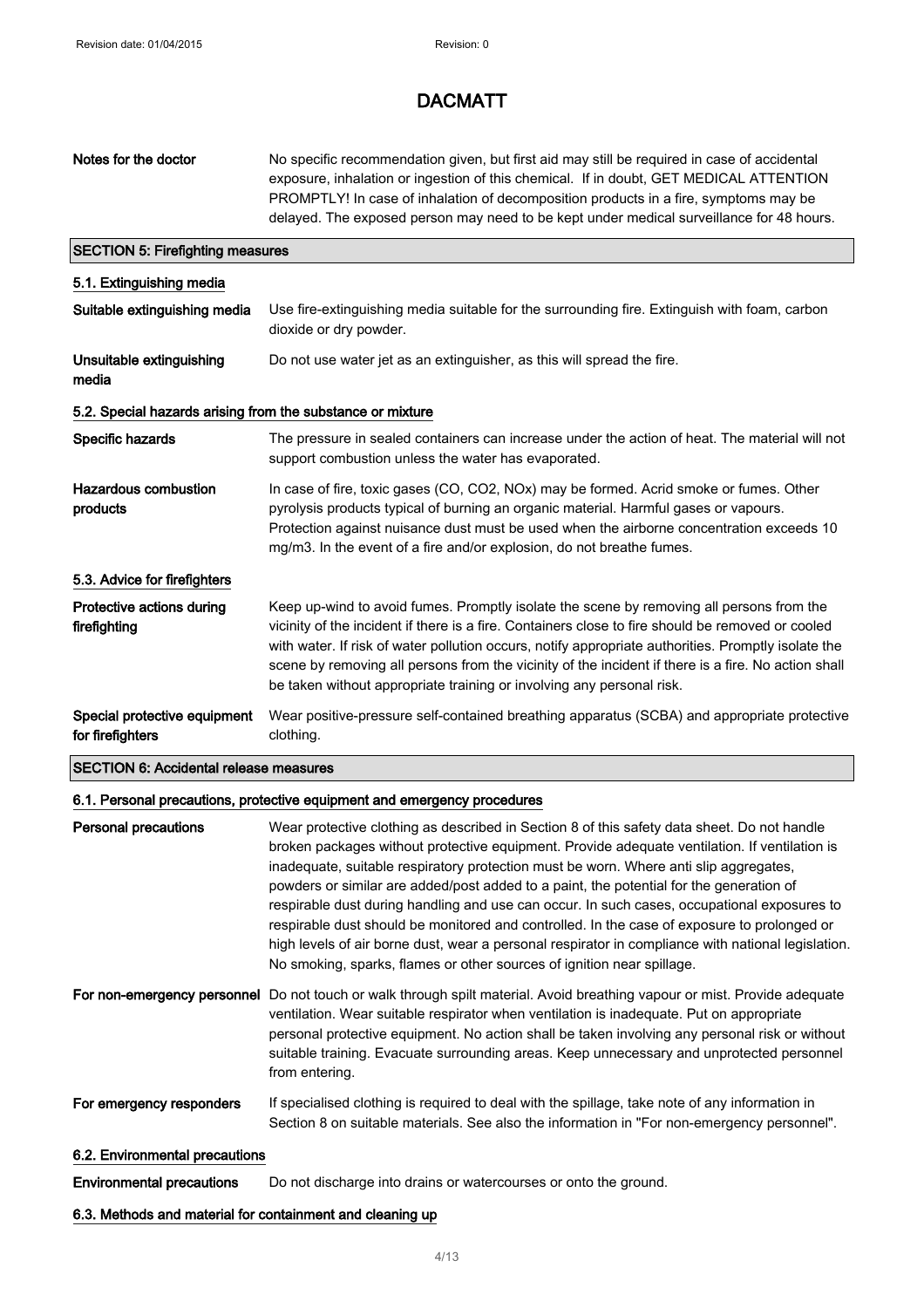| No smoking, sparks, flames or other sources of ignition near spillage. Absorb spillage with<br>inert, damp, non-combustible material. Flush contaminated area with plenty of water. Collect<br>and place in suitable waste disposal containers and seal securely. Label the containers<br>containing waste and contaminated materials and remove from the area as soon as possible.<br>If involved in a fire, shut off flow if it can be done without risk. Eliminate all sources of ignition.<br>No smoking, sparks, flames or other sources of ignition near spillage. Provide adequate<br>ventilation. Small Spillages: Absorb small quantities with paper towels and evaporate in a safe<br>place. Large Spillages: Absorb in vermiculite, dry sand or earth and place into containers. The<br>accumulation of contaminated rags and application cloths may result in spontaneous<br>combustion. This is particularly important in the case of products containing a high level of<br>drying oils such as teak oil, linseed oil etc. Good housekeeping standards and regular safe<br>removal of waste materials will minimise the risks of spontaneous combustion and other fire<br>hazards. |  |
|--------------------------------------------------------------------------------------------------------------------------------------------------------------------------------------------------------------------------------------------------------------------------------------------------------------------------------------------------------------------------------------------------------------------------------------------------------------------------------------------------------------------------------------------------------------------------------------------------------------------------------------------------------------------------------------------------------------------------------------------------------------------------------------------------------------------------------------------------------------------------------------------------------------------------------------------------------------------------------------------------------------------------------------------------------------------------------------------------------------------------------------------------------------------------------------------------|--|
| 6.4. Reference to other sections                                                                                                                                                                                                                                                                                                                                                                                                                                                                                                                                                                                                                                                                                                                                                                                                                                                                                                                                                                                                                                                                                                                                                                 |  |
| Wear protective clothing as described in Section 8 of this safety data sheet. See Section 11<br>for additional information on health hazards. See Section 12 for additional information on<br>ecological hazards. For waste disposal, see section 13.                                                                                                                                                                                                                                                                                                                                                                                                                                                                                                                                                                                                                                                                                                                                                                                                                                                                                                                                            |  |
| <b>SECTION 7: Handling and storage</b>                                                                                                                                                                                                                                                                                                                                                                                                                                                                                                                                                                                                                                                                                                                                                                                                                                                                                                                                                                                                                                                                                                                                                           |  |
| 7.1. Precautions for safe handling                                                                                                                                                                                                                                                                                                                                                                                                                                                                                                                                                                                                                                                                                                                                                                                                                                                                                                                                                                                                                                                                                                                                                               |  |
| No specific recommendations. Observe good housekeeping practices. Avoid contact with skin<br>and eyes. Eliminate all sources of ignition. Keep away from heat, sparks and open flame. All<br>handling should only take place in well-ventilated areas.                                                                                                                                                                                                                                                                                                                                                                                                                                                                                                                                                                                                                                                                                                                                                                                                                                                                                                                                           |  |
| Do not eat, drink or smoke when using this product. Wash promptly with soap and water if<br>skin becomes contaminated. Promptly remove any clothing that becomes contaminated. Use<br>appropriate hand lotion to prevent defatting and cracking of skin.                                                                                                                                                                                                                                                                                                                                                                                                                                                                                                                                                                                                                                                                                                                                                                                                                                                                                                                                         |  |
| 7.2. Conditions for safe storage, including any incompatibilities                                                                                                                                                                                                                                                                                                                                                                                                                                                                                                                                                                                                                                                                                                                                                                                                                                                                                                                                                                                                                                                                                                                                |  |
| Protect from freezing and direct sunlight. Store in tightly-closed, original container in a dry,<br>cool and well-ventilated place. Store at temperatures between 5°C and 35°C (32 to 95°F).<br>Containers which have been opened must be carefully resealed and kept upright to prevent<br>leakage. Use appropriate containment to avoid environmental contamination. Avoid/separate<br>from oxidising agents. Observe the label precautions.                                                                                                                                                                                                                                                                                                                                                                                                                                                                                                                                                                                                                                                                                                                                                   |  |
| Not Applicable                                                                                                                                                                                                                                                                                                                                                                                                                                                                                                                                                                                                                                                                                                                                                                                                                                                                                                                                                                                                                                                                                                                                                                                   |  |
|                                                                                                                                                                                                                                                                                                                                                                                                                                                                                                                                                                                                                                                                                                                                                                                                                                                                                                                                                                                                                                                                                                                                                                                                  |  |
| The identified uses for this product are detailed in Section 1.2. Restricted to professional<br>users.                                                                                                                                                                                                                                                                                                                                                                                                                                                                                                                                                                                                                                                                                                                                                                                                                                                                                                                                                                                                                                                                                           |  |
| <b>SECTION 8: Exposure Controls/personal protection</b>                                                                                                                                                                                                                                                                                                                                                                                                                                                                                                                                                                                                                                                                                                                                                                                                                                                                                                                                                                                                                                                                                                                                          |  |
| Long-term exposure limit (8-hour TWA): WEL<br>10 mg/m3(Sk)<br>Short-term exposure limit (15-minute): WEL<br>104 mg/m3(Sk)                                                                                                                                                                                                                                                                                                                                                                                                                                                                                                                                                                                                                                                                                                                                                                                                                                                                                                                                                                                                                                                                        |  |
|                                                                                                                                                                                                                                                                                                                                                                                                                                                                                                                                                                                                                                                                                                                                                                                                                                                                                                                                                                                                                                                                                                                                                                                                  |  |

WEL = Workplace Exposure Limit

Ingredient comments WEL = Workplace Exposure Limits

8.2. Exposure controls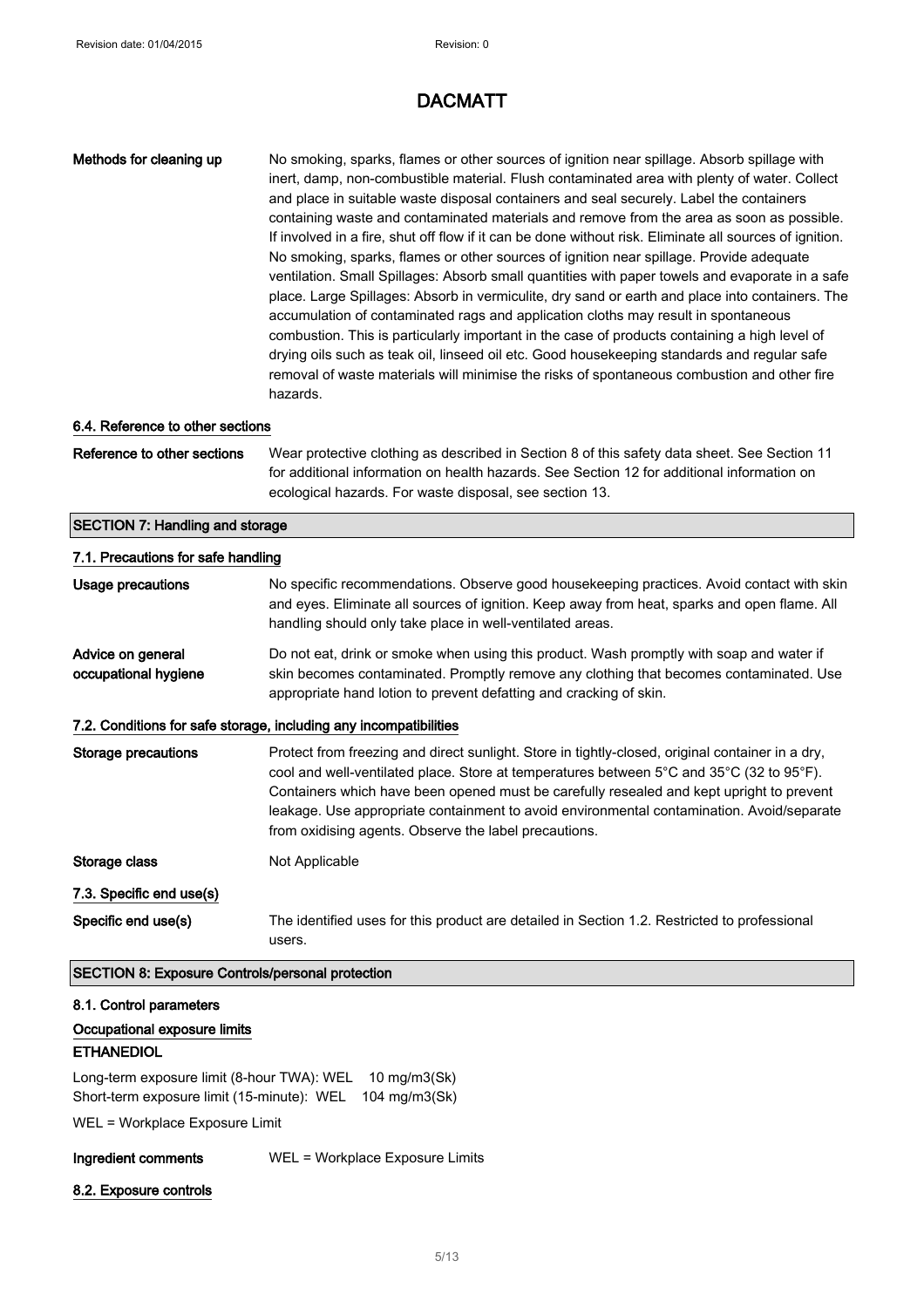#### Protective equipment

 $\mathbf{w}$ 





| Note:                                     | When spraying, the use of a suitable/approved respirator is advised.                                                                                                                                                                                                                                                                                                                                                            |  |
|-------------------------------------------|---------------------------------------------------------------------------------------------------------------------------------------------------------------------------------------------------------------------------------------------------------------------------------------------------------------------------------------------------------------------------------------------------------------------------------|--|
| Appropriate engineering<br>controls       | No specific ventilation requirements noted, but forced ventilation may still be required if air<br>contamination exceeds acceptable level.                                                                                                                                                                                                                                                                                      |  |
| <b>Personal protection</b>                | Advice on personal protection is applicable for high exposure levels. Select proper personal<br>protection based on a risk assessment of the actual exposure scenario.                                                                                                                                                                                                                                                          |  |
| Eye/face protection                       | The following protection should be worn: Chemical splash goggles. Eyewear complying with<br>an approved standard should be worn if a risk assessment indicates eye contact is possible.                                                                                                                                                                                                                                         |  |
| Hand protection                           | Chemical-resistant, impervious gloves complying with an approved standard should be worn if<br>a risk assessment indicates skin contact is possible. The most suitable glove should be<br>chosen in consultation with the glove supplier/manufacturer, who can provide information<br>about the breakthrough time of the glove material. To protect hands from chemicals, gloves<br>should comply with European Standard EN374. |  |
| Other skin and body<br>protection         | Wear appropriate clothing to prevent reasonably probable skin contact. Use barrier creams to<br>prevent skin contact.                                                                                                                                                                                                                                                                                                           |  |
| Hygiene measures                          | Use engineering controls to reduce air contamination to permissible exposure level. Provide<br>eyewash station and safety shower. Wash hands at the end of each work shift and before<br>eating, smoking and using the toilet. Do not eat, drink or smoke when handling this product.                                                                                                                                           |  |
| <b>Respiratory protection</b>             | If ventilation is inadequate, suitable respiratory protection must be worn. Respiratory<br>protection complying with an approved standard should be worn if a risk assessment indicates<br>inhalation of contaminants is possible. Ensure all respiratory protective equipment is suitable<br>for its intended use and is 'CE'-marked.                                                                                          |  |
| <b>Environmental exposure</b><br>controls | Emissions from ventilation or work process equipment should be checked to ensure they<br>comply with the requirements of environmental protection legislation. In some cases, fume<br>scrubbers, filters or engineering modifications to the process equipment will be necessary to<br>reduce emissions to acceptable levels.                                                                                                   |  |

### SECTION 9: Physical and Chemical Properties

### 9.1. Information on basic physical and chemical properties

| Appearance                      | Liquid.                              |
|---------------------------------|--------------------------------------|
| Colour                          | Various colours.                     |
| Odour                           | Characteristic.                      |
| <b>Odour threshold</b>          | Not determined.                      |
| рH                              | Not determined.                      |
| Melting point                   | Not determined.                      |
| Initial boiling point and range | Not determined.                      |
| Flash point                     | Not applicable.                      |
| <b>Evaporation rate</b>         | Not determined.                      |
| <b>Evaporation factor</b>       | Not determined.                      |
| Flammability (solid, gas)       | No specific test data are available. |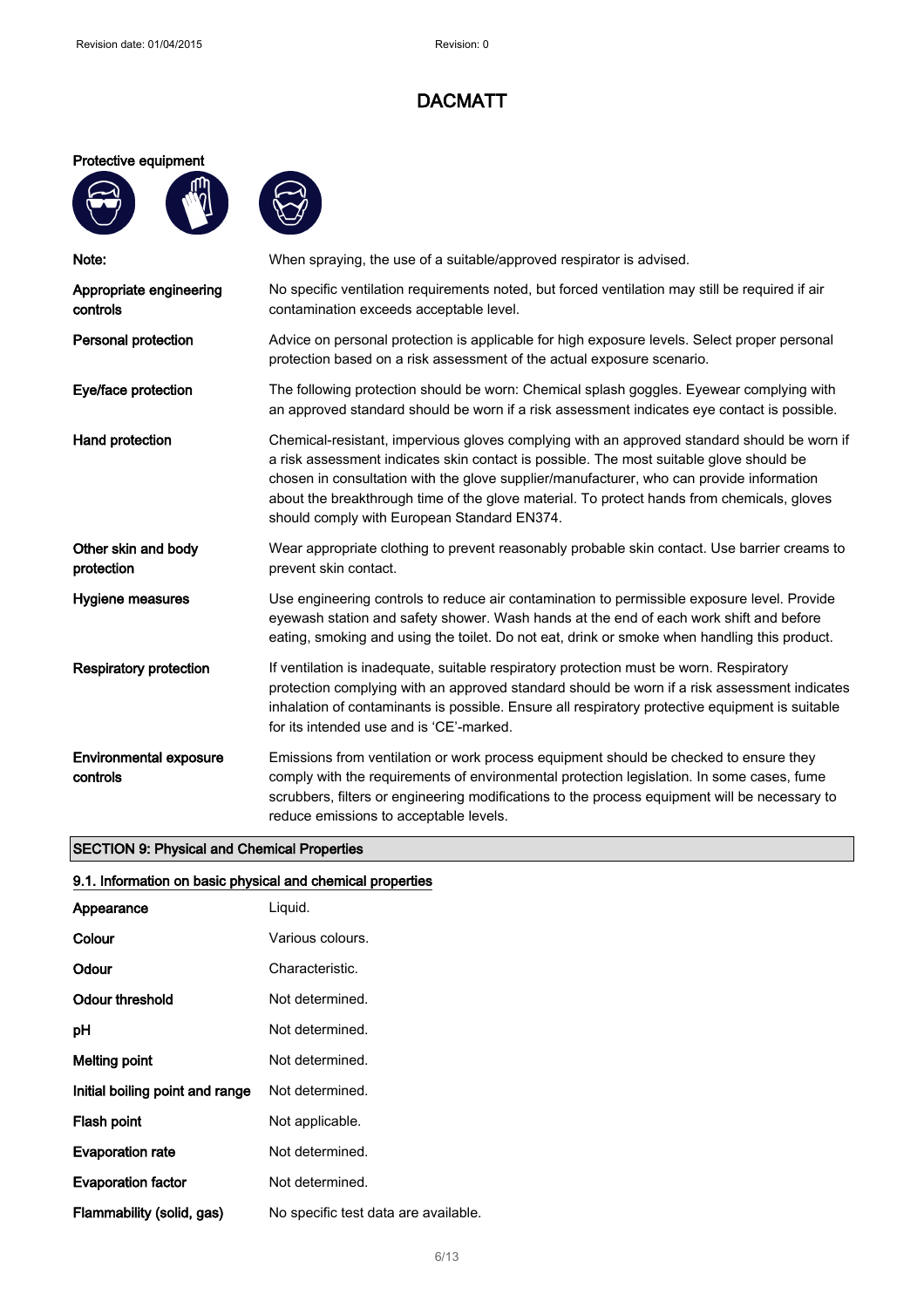| Upper/lower flammability or<br>explosive limits                                                                      | Not applicable.                                                                                                                                                                                                                                                                                                                                            |  |  |
|----------------------------------------------------------------------------------------------------------------------|------------------------------------------------------------------------------------------------------------------------------------------------------------------------------------------------------------------------------------------------------------------------------------------------------------------------------------------------------------|--|--|
| Other flammability                                                                                                   | No specific test data are available.                                                                                                                                                                                                                                                                                                                       |  |  |
| Vapour pressure                                                                                                      | Not determined.                                                                                                                                                                                                                                                                                                                                            |  |  |
| Vapour density                                                                                                       | Not determined.                                                                                                                                                                                                                                                                                                                                            |  |  |
| <b>Relative density</b>                                                                                              | 1.15 - 1.25 @ 20°C                                                                                                                                                                                                                                                                                                                                         |  |  |
| <b>Bulk density</b>                                                                                                  | Not determined.                                                                                                                                                                                                                                                                                                                                            |  |  |
| Solubility(ies)                                                                                                      | Miscible with water.                                                                                                                                                                                                                                                                                                                                       |  |  |
| <b>Partition coefficient</b>                                                                                         | Not determined.                                                                                                                                                                                                                                                                                                                                            |  |  |
| Auto-ignition temperature                                                                                            | Not determined.                                                                                                                                                                                                                                                                                                                                            |  |  |
| <b>Decomposition Temperature</b>                                                                                     | Not determined.                                                                                                                                                                                                                                                                                                                                            |  |  |
| <b>Viscosity</b>                                                                                                     | Not determined.                                                                                                                                                                                                                                                                                                                                            |  |  |
| <b>Explosive properties</b>                                                                                          | Not considered to be explosive.                                                                                                                                                                                                                                                                                                                            |  |  |
| <b>Explosive under the influence</b><br>of a flame                                                                   | Not considered to be explosive.                                                                                                                                                                                                                                                                                                                            |  |  |
| <b>Oxidising properties</b>                                                                                          | Not determined.                                                                                                                                                                                                                                                                                                                                            |  |  |
| 9.2. Other information                                                                                               |                                                                                                                                                                                                                                                                                                                                                            |  |  |
| Other information<br>Paints are dilutable with water. Store at temperatures above 5°C (32°F). Protect from freezing. |                                                                                                                                                                                                                                                                                                                                                            |  |  |
| <b>SECTION 10: Stability and reactivity</b>                                                                          |                                                                                                                                                                                                                                                                                                                                                            |  |  |
| 10.1. Reactivity                                                                                                     |                                                                                                                                                                                                                                                                                                                                                            |  |  |
| Reactivity                                                                                                           | There are no known reactivity hazards associated with this product.                                                                                                                                                                                                                                                                                        |  |  |
| 10.2. Chemical stability                                                                                             |                                                                                                                                                                                                                                                                                                                                                            |  |  |
| <b>Stability</b>                                                                                                     | Stable at normal ambient temperatures and when used as recommended. Further information<br>on correct storage: refer to Section 7.                                                                                                                                                                                                                         |  |  |
| 10.3. Possibility of hazardous reactions                                                                             |                                                                                                                                                                                                                                                                                                                                                            |  |  |
| Possibility of hazardous<br>reactions                                                                                | None under normal processing                                                                                                                                                                                                                                                                                                                               |  |  |
| 10.4. Conditions to avoid                                                                                            |                                                                                                                                                                                                                                                                                                                                                            |  |  |
|                                                                                                                      |                                                                                                                                                                                                                                                                                                                                                            |  |  |
| <b>Conditions to avoid</b>                                                                                           | Avoid freezing. Avoid heat, flames and other sources of ignition. Do not pressurise, cut, weld,<br>braze, solder, drill, grind or expose containers to conditions to heat or sources of ignition.<br>Avoid extremes of temperature and direct sunlight. Protection against nuisance dust must be<br>used when the airborne concentration exceeds 10 mg/m3. |  |  |
| 10.5. Incompatible materials                                                                                         |                                                                                                                                                                                                                                                                                                                                                            |  |  |
| Materials to avoid                                                                                                   | No specific material or group of materials is likely to react with the product to produce a<br>hazardous situation.                                                                                                                                                                                                                                        |  |  |
| 10.6. Hazardous decomposition products                                                                               |                                                                                                                                                                                                                                                                                                                                                            |  |  |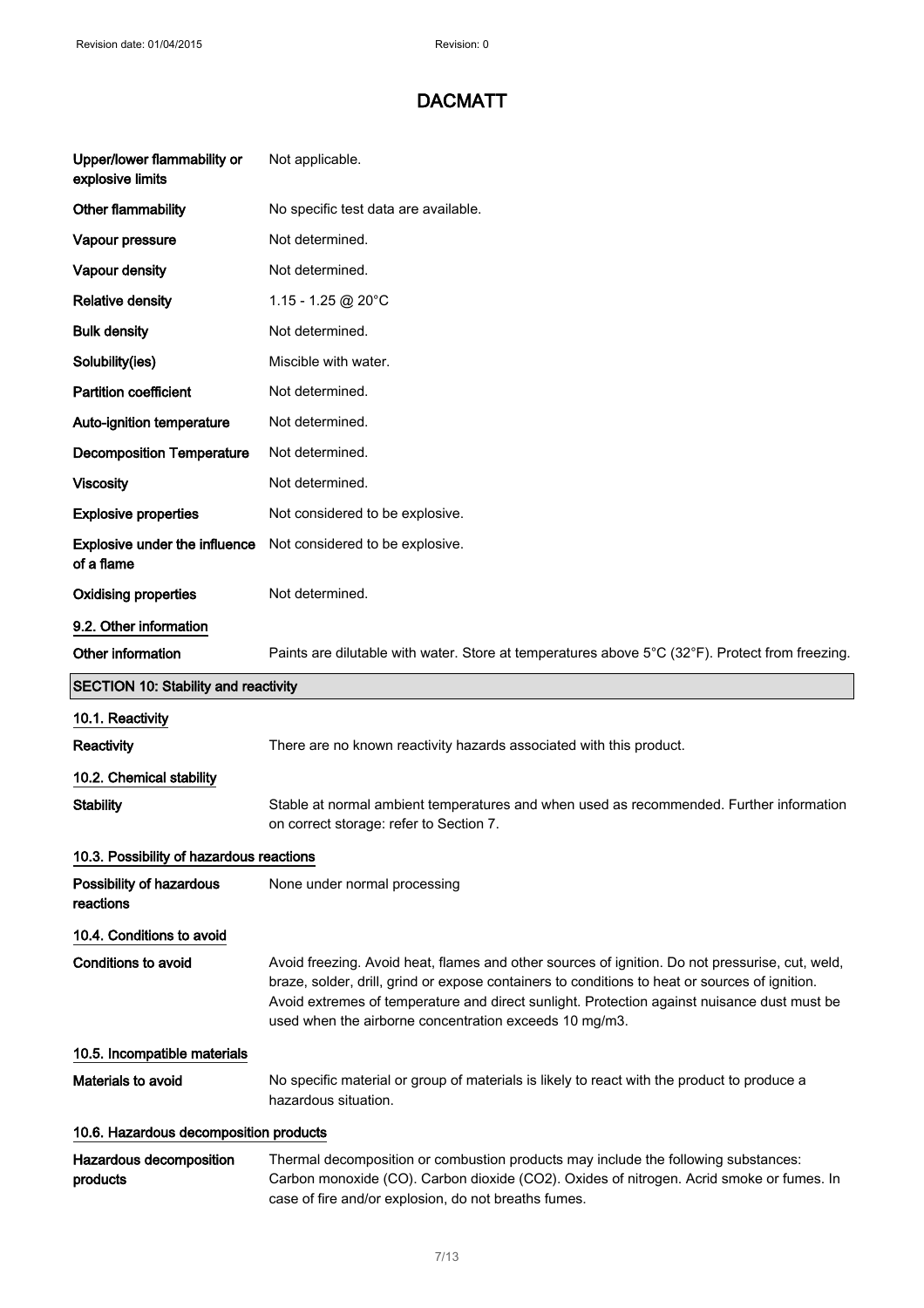### SECTION 11: Toxicological information

### 11.1. Information on toxicological effects

| <b>General information</b>             |                                           | This product is unlikely to harm health, given normal and proper handling and hygienic<br>precautions. Prolonged and repeated contact with solvents over a long period may lead to<br>permanent health problems. |
|----------------------------------------|-------------------------------------------|------------------------------------------------------------------------------------------------------------------------------------------------------------------------------------------------------------------|
| Inhalation                             |                                           | Irritating to respiratory system.                                                                                                                                                                                |
| Ingestion                              |                                           | Irritating. May cause nausea, stomach pain and vomiting.                                                                                                                                                         |
| Skin contact                           |                                           | Repeated exposure may cause skin dryness and cracking.                                                                                                                                                           |
| Eye contact                            |                                           | Irritating to eyes.                                                                                                                                                                                              |
| Route of entry                         |                                           | Inhalation Ingestion. Skin and/or eye contact                                                                                                                                                                    |
| <b>Additional Information:</b>         |                                           | For further information, please refer to Sections 4 and 8 respectively.                                                                                                                                          |
|                                        | <b>SECTION 12: Ecological Information</b> |                                                                                                                                                                                                                  |
| 12.1. Toxicity                         |                                           |                                                                                                                                                                                                                  |
| <b>Toxicity</b><br>on the environment. |                                           | The product components are not classified as environmentally hazardous. However, this does<br>not exclude the possibility that large or frequent spills can have a harmful or damaging effect                    |
|                                        | Ecological information on ingredients.    |                                                                                                                                                                                                                  |
|                                        |                                           | 2-AMINO-2-METHYLPROPANOL                                                                                                                                                                                         |
|                                        | <b>Toxicity</b>                           | This product contains substances which are harmful to aquatic organisms. Do not<br>discharge into drains, water courses or onto the ground.                                                                      |
|                                        | Acute toxicity - fish                     | , LC50 96 hours 0.53 mg/lt (Oncorhynchus alarki) : ,                                                                                                                                                             |
| invertebrates<br>plants                | Acute toxicity - aquatic                  | , EC50 48 hours 1.4 mg/lt (Daphnia magna):,                                                                                                                                                                      |
|                                        | Acute toxicity - aquatic                  | Not determined.                                                                                                                                                                                                  |
| Acute toxicity -<br>microorganisms     |                                           | , NOEC 7 days 6.9 mg/lt (Chlamydomones meuwusii) : ,                                                                                                                                                             |
|                                        | Acute toxicity - terrestrial              | Not known.                                                                                                                                                                                                       |
|                                        |                                           | CHLOROMETHYLISOTHIAZOLINONE                                                                                                                                                                                      |
|                                        | <b>Toxicity</b>                           | This product contains substances which are harmful to aquatic organisms. Do not<br>discharge into drains, water courses or onto the ground.                                                                      |
|                                        | Acute aquatic toxicity                    |                                                                                                                                                                                                                  |
|                                        | $LE(C)$ <sub>50</sub>                     | $0.01 < L(E)C50 \le 0.1$                                                                                                                                                                                         |
|                                        | M factor (Acute)                          | 10                                                                                                                                                                                                               |
|                                        | Acute toxicity - fish                     | No information available                                                                                                                                                                                         |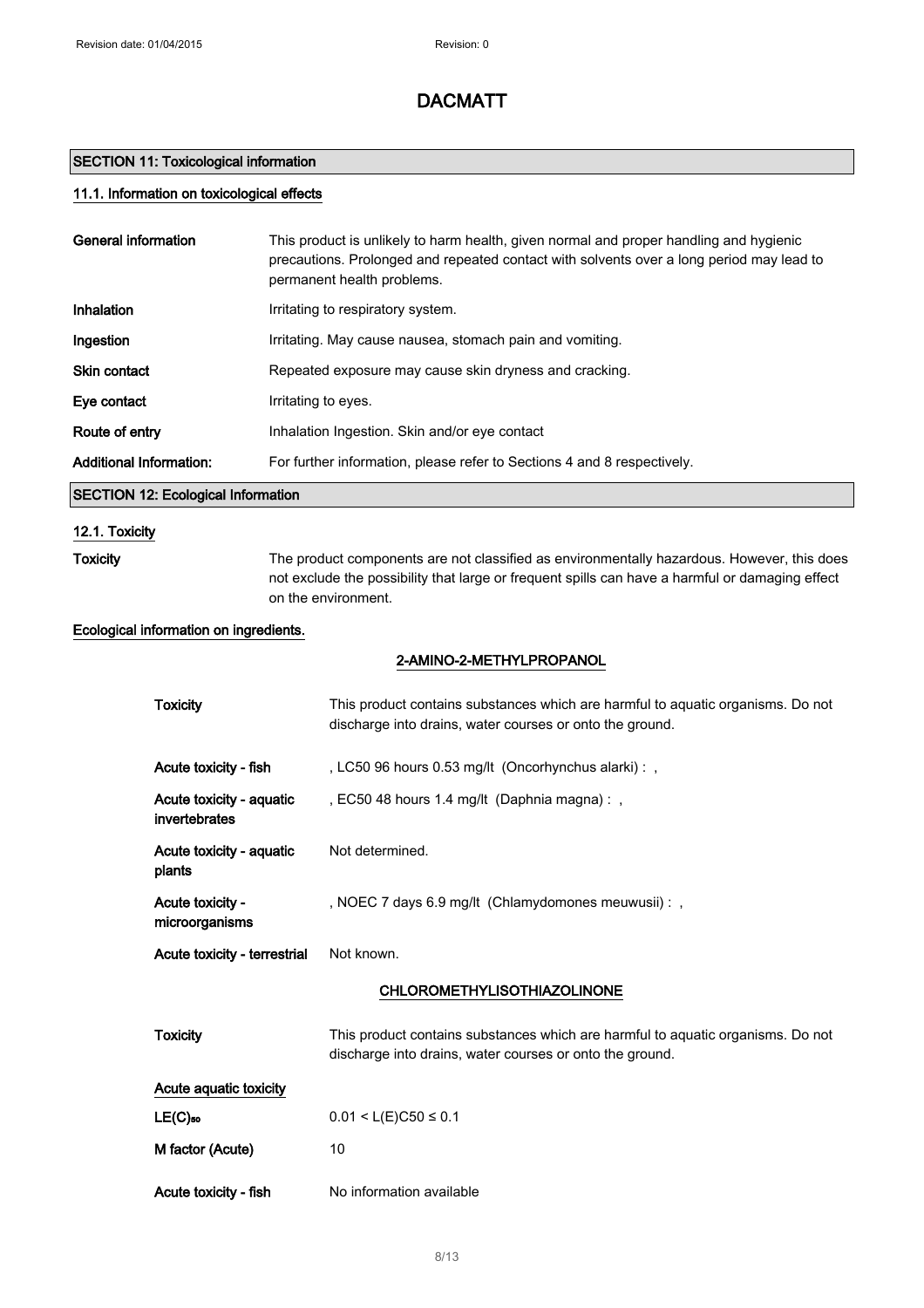|                                        | Acute toxicity - aquatic<br>invertebrates | No information available.                                                                                                                   |
|----------------------------------------|-------------------------------------------|---------------------------------------------------------------------------------------------------------------------------------------------|
|                                        | Acute toxicity - aquatic<br>plants        | No information available.                                                                                                                   |
|                                        | Acute toxicity -<br>microorganisms        | No information available.                                                                                                                   |
|                                        | Acute toxicity - terrestrial              | No information available.                                                                                                                   |
|                                        |                                           | <b>METHYLISOTHIAZOLINONE</b>                                                                                                                |
|                                        | <b>Toxicity</b>                           | This product contains substances which are harmful to aquatic organisms. Do not<br>discharge into drains, water courses or onto the ground. |
|                                        | Acute aquatic toxicity                    |                                                                                                                                             |
|                                        | $LE(C)$ 50                                | $0.01 < L(E)C50 \le 0.1$                                                                                                                    |
|                                        | M factor (Acute)                          | 10                                                                                                                                          |
|                                        | Acute toxicity - fish                     | No information available                                                                                                                    |
|                                        | Acute toxicity - aquatic<br>invertebrates | No information available.                                                                                                                   |
|                                        | Acute toxicity - aquatic<br>plants        | No information available.                                                                                                                   |
|                                        | Acute toxicity -<br>microorganisms        | No information available.                                                                                                                   |
|                                        | Acute toxicity - terrestrial              | No information available.                                                                                                                   |
|                                        | 12.2. Persistence and degradability       |                                                                                                                                             |
|                                        |                                           | Persistence and degradability The product is not expected to be biodegradable.                                                              |
| Ecological information on ingredients. |                                           |                                                                                                                                             |
|                                        |                                           | 2-AMINO-2-METHYLPROPANOL                                                                                                                    |
|                                        | Persistence and<br>degradability          | No data available.                                                                                                                          |
|                                        | Biodegradation                            | No data available.                                                                                                                          |
|                                        |                                           | <b>CHLOROMETHYLISOTHIAZOLINONE</b>                                                                                                          |
|                                        | Persistence and<br>degradability          | No data available.                                                                                                                          |
|                                        | Biodegradation                            | No data available.                                                                                                                          |
|                                        |                                           | <b>METHYLISOTHIAZOLINONE</b>                                                                                                                |

Persistence and degradability

No data available.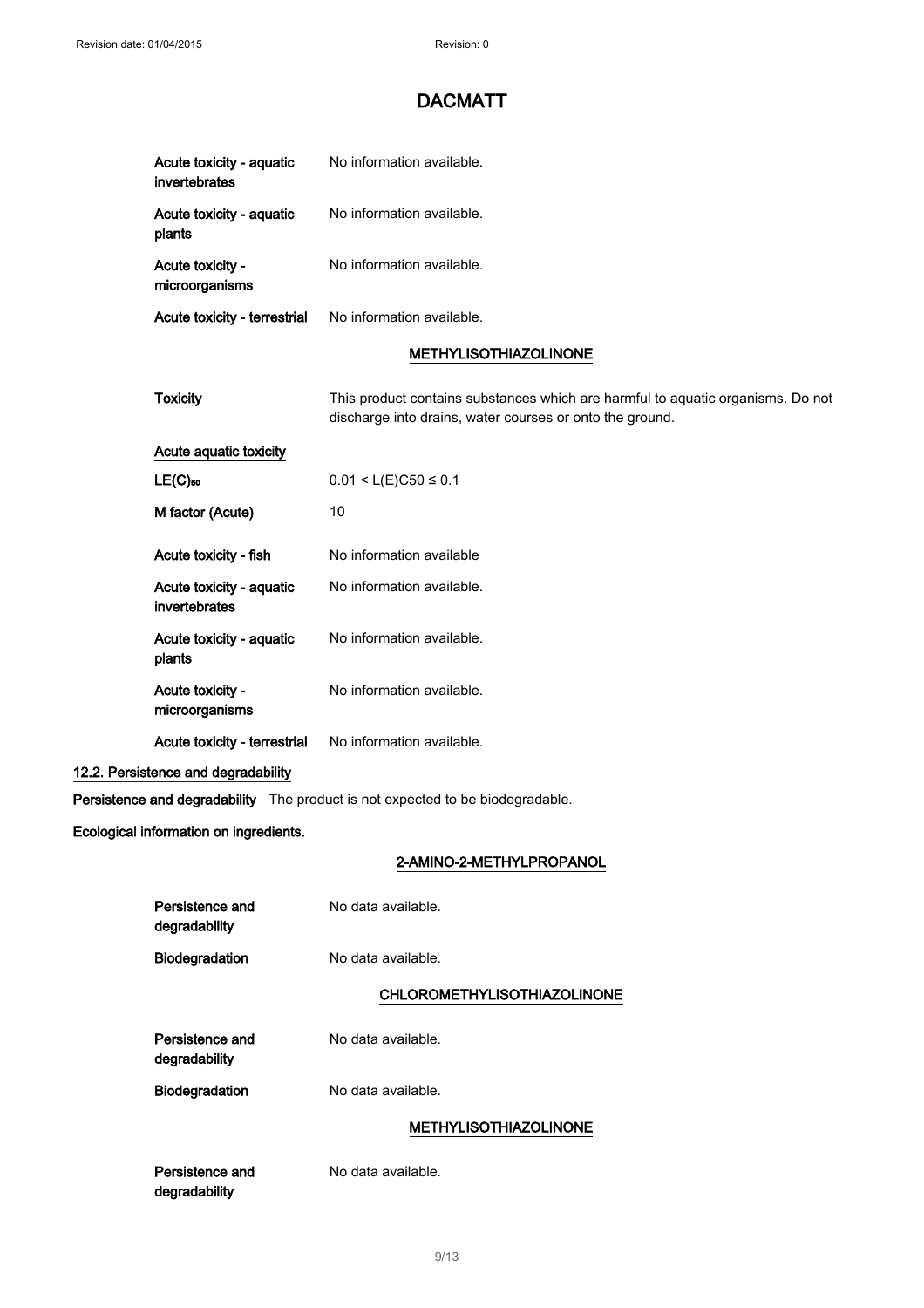|                                       | <b>Biodegradation</b>                                                       | No data available.                                                      |
|---------------------------------------|-----------------------------------------------------------------------------|-------------------------------------------------------------------------|
| 12.3. Bioaccumulative potential       |                                                                             |                                                                         |
| <b>Bioaccumulative potential</b>      | The product does not contain any substances expected to be bioaccumulating. |                                                                         |
| <b>Partition coefficient</b>          | Not determined.                                                             |                                                                         |
|                                       | Ecological information on ingredients.                                      |                                                                         |
|                                       |                                                                             | 2-AMINO-2-METHYLPROPANOL                                                |
|                                       |                                                                             | Bioaccumulative potential No data available on bioaccumulation.         |
|                                       |                                                                             | <b>CHLOROMETHYLISOTHIAZOLINONE</b>                                      |
|                                       |                                                                             | Bioaccumulative potential No data available on bioaccumulation.         |
|                                       |                                                                             | <b>METHYLISOTHIAZOLINONE</b>                                            |
|                                       |                                                                             | Bioaccumulative potential No data available on bioaccumulation.         |
| 12.4. Mobility in soil                |                                                                             |                                                                         |
| <b>Mobility</b>                       |                                                                             | No information available.                                               |
|                                       | Ecological information on ingredients.                                      |                                                                         |
|                                       |                                                                             | 2-AMINO-2-METHYLPROPANOL                                                |
| <b>Mobility</b>                       |                                                                             | No information available.                                               |
|                                       |                                                                             | <b>CHLOROMETHYLISOTHIAZOLINONE</b>                                      |
| <b>Mobility</b>                       |                                                                             | No information available.                                               |
|                                       |                                                                             | <b>METHYLISOTHIAZOLINONE</b>                                            |
| <b>Mobility</b>                       |                                                                             | No information available.                                               |
|                                       | 12.5. Results of PBT and vPvB assessment                                    |                                                                         |
| Results of PBT and vPvB<br>assessment |                                                                             | This product does not contain any substances classified as PBT or vPvB. |
|                                       | Ecological information on ingredients.                                      |                                                                         |
|                                       |                                                                             | 2-AMINO-2-METHYLPROPANOL                                                |
|                                       | Results of PBT and vPvB<br>assessment                                       | This product does not contain any substances classified as PBT or vPvB. |
|                                       |                                                                             | <b>CHLOROMETHYLISOTHIAZOLINONE</b>                                      |
|                                       | Results of PBT and vPvB<br>assessment                                       | This product does not contain any substances classified as PBT or vPvB. |
|                                       |                                                                             | <b>METHYLISOTHIAZOLINONE</b>                                            |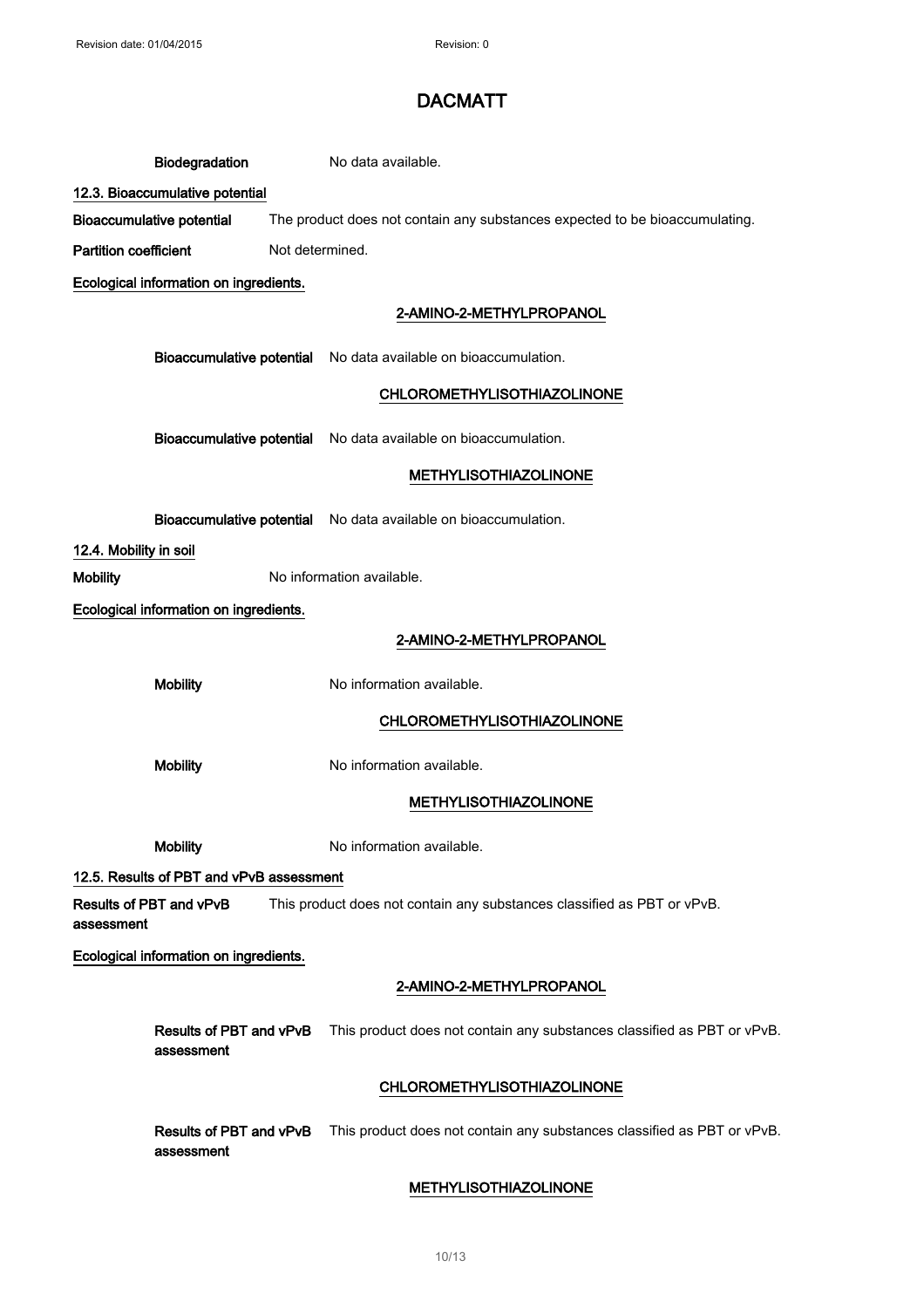Results of PBT and vPvB assessment This product does not contain any substances classified as PBT or vPvB.

#### 12.6. Other adverse effects

Other adverse effects Not known.

SECTION 13: Disposal considerations

#### 13.1. Waste treatment methods

| General information | Dispose of waste to licensed waste disposal site in accordance with the requirements of the<br>local Waste Disposal Authority. The generation of waste should be minimised or avoided<br>wherever possible. The company encourages the recycle, recovery and reuse of materials,<br>wherever possible.                                                                                                                                                                                                                                                                                                                                                                                                                                   |
|---------------------|------------------------------------------------------------------------------------------------------------------------------------------------------------------------------------------------------------------------------------------------------------------------------------------------------------------------------------------------------------------------------------------------------------------------------------------------------------------------------------------------------------------------------------------------------------------------------------------------------------------------------------------------------------------------------------------------------------------------------------------|
| Disposal methods    | Avoid the spillage or runoff entering drains, sewers or watercourses. Residues and empty<br>containers should be taken care of as hazardous waste according to local and national<br>provisions. Absorb in vermiculite, dry sand or earth and place into containers. Dispose of<br>waste via a licensed waste disposal contractor. Dispose of contents/container in accordance<br>with local regulations. Waste product should not be discharged directly into drains or water<br>courses without treatment, chemical precipitation/flocculation. Remove the clear supernatant<br>and flush to a chemical sewer. The precipitate is not hazardous. Dispose at a permitted facility<br>in accordance with local and national regulations. |

#### SECTION 14: Transport information

General **No special precautions**. This product is not classified as hazardous for transportation. This product is not classified as dangerous according to international transport regulations (ADR/RID, ADN, IMDG, ICAO/IATA). To avoid the risk of spillage, always store and transport in a secure, upright position. Ensure that persons transporting the product know what to do in the event of an accident or spillage.

#### 14.1. UN number

UN No. (IMDG)

UN No. (ICAO)

#### 14.2. UN proper shipping name

#### 14.3. Transport hazard class(es)

No information required.

#### 14.4. Packing group

No information required.

### 14.5. Environmental hazards

### Environmentally hazardous substance/marine pollutant

No information required.

#### 14.6. Special precautions for user

No information required.

#### 14.7. Transport in bulk according to Annex II of MARPOL73/78 and the IBC Code

### Transport in bulk according to Not applicable. Annex II of MARPOL 73/78 and the IBC Code

### SECTION 15: Regulatory information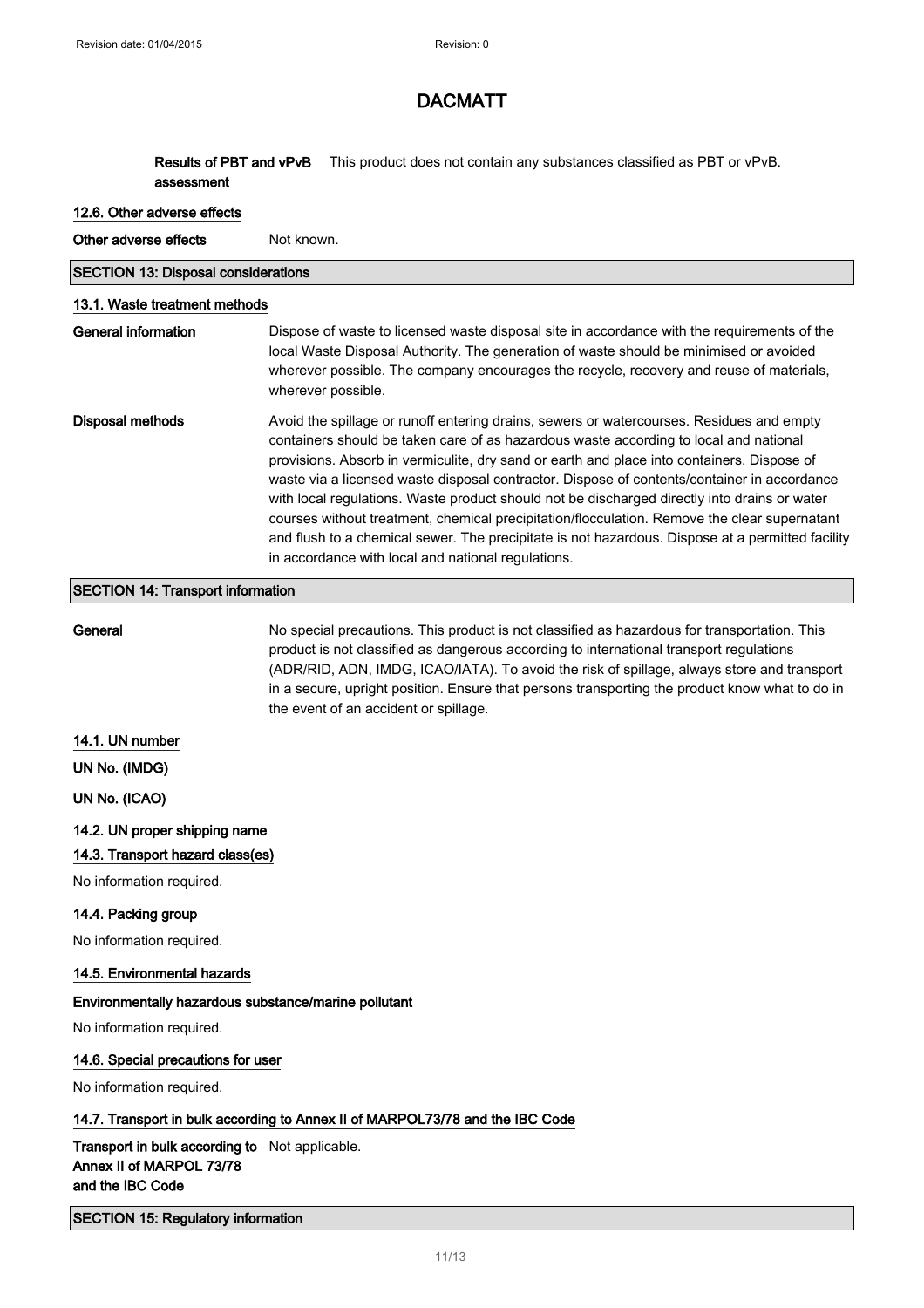### 15.1. Safety, health and environmental regulations/legislation specific for the substance or mixture

| National regulations  | Petroleum (Consolidation) Act, as amended 1984 SI 1244.<br>Highly Flammable Liquid Regulations 1972.<br>Rivers (Prevention of Pollution) Act 1961.<br>Control of Pollution (Special Waste) Regulations 1980 (as amended).<br>Control of Substances Hazardous to Health Regulations 2002 (as amended).                                                                                                                                                                |
|-----------------------|----------------------------------------------------------------------------------------------------------------------------------------------------------------------------------------------------------------------------------------------------------------------------------------------------------------------------------------------------------------------------------------------------------------------------------------------------------------------|
| <b>EU</b> legislation | Regulation (EC) No 1907/2006 of the European Parliament and of the Council of 18<br>December 2006 concerning the Registration, Evaluation, Authorisation and Restriction of<br>Chemicals (REACH) (as amended).<br>Regulation (EC) No 1272/2008 of the European Parliament and of the Council of 16<br>December 2008 on classification, labelling and packaging of substances and mixtures (as<br>amended).<br>Commission Regulation (EU) No 453/2010 of 20 May 2010. |
| Guidance              | Workplace Exposure Limits EH40.<br>Introduction to Local Exhaust Ventilation HS(G)37.<br>CHIP for everyone HSG228.<br>Approved Classification and Labelling Guide (Sixth edition) L131.                                                                                                                                                                                                                                                                              |

### 15.2. Chemical safety assessment

No chemical safety assessment has been carried out.

#### SECTION 16: Other information

| <b>General information</b> | The product may contain low levels of volatile organic compounds or ammonia which may<br>evaporate during application and drying. Recommended storage between 5°C and 35°C.<br>Protect from direct sunlight. Special precautions should be taken during surface preparation of<br>pre-1960 paint surfaces as they may contain harmful lead. As appropriate, controls for the<br>management of issues such as dust generation/control, toxicological effects (Section 11) and<br>disposal & waste treatment (Section 12) need to be in place. For further advice, contact<br>Dacrylate Paints Ltd. |
|----------------------------|---------------------------------------------------------------------------------------------------------------------------------------------------------------------------------------------------------------------------------------------------------------------------------------------------------------------------------------------------------------------------------------------------------------------------------------------------------------------------------------------------------------------------------------------------------------------------------------------------|
| <b>Issued by</b>           | <b>BOD</b>                                                                                                                                                                                                                                                                                                                                                                                                                                                                                                                                                                                        |
| <b>Revision date</b>       | 01/04/2015                                                                                                                                                                                                                                                                                                                                                                                                                                                                                                                                                                                        |
| <b>Revision</b>            | 0                                                                                                                                                                                                                                                                                                                                                                                                                                                                                                                                                                                                 |
| Supersedes date            |                                                                                                                                                                                                                                                                                                                                                                                                                                                                                                                                                                                                   |
| <b>SDS number</b>          | 20273                                                                                                                                                                                                                                                                                                                                                                                                                                                                                                                                                                                             |
| Risk phrases in full       | NC Not classified.<br>R22 Harmful if swallowed.                                                                                                                                                                                                                                                                                                                                                                                                                                                                                                                                                   |
| Hazard statements in full  | H301 Toxic if swallowed.<br>H302 Harmful if swallowed.<br>H314 Causes severe skin burns and eye damage.<br>H315 Causes skin irritation.<br>H317 May cause an allergic skin reaction.<br>H318 Causes serious eye damage.<br>H319 Causes serious eye irritation.<br>H335 May cause respiratory irritation.<br>H373 May cause damage to organs through prolonged or repeated exposure.<br>H400 Very toxic to aquatic life.<br>H412 Harmful to aquatic life with long lasting effects.                                                                                                                |